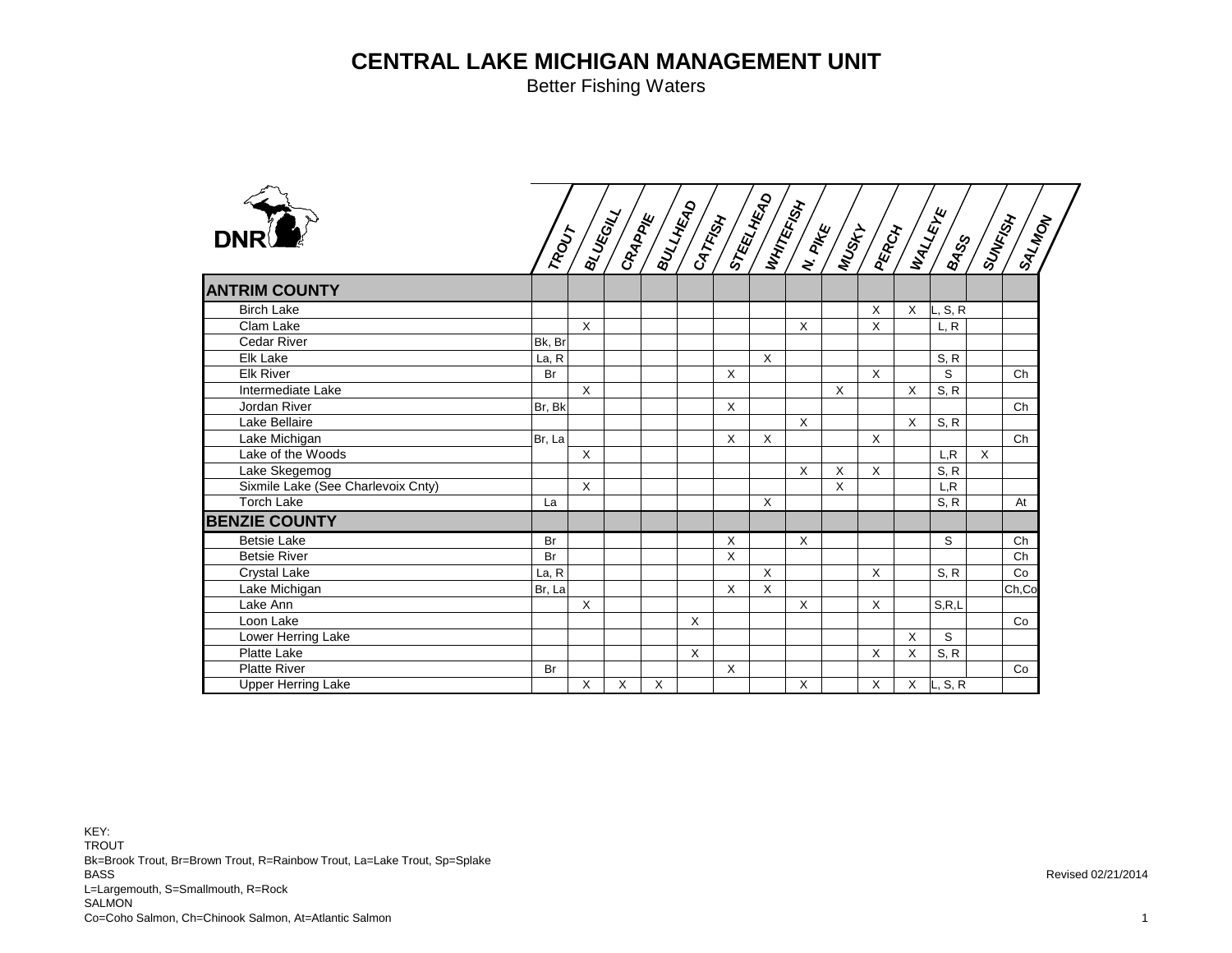|        |                              |                                                                         |                                          |                                                                 |          |              |                                              |          |                          |        |                                                       | <b>ISALMON</b>                                                                                                                                                                                                                                                                                                                                                                                                                        |
|--------|------------------------------|-------------------------------------------------------------------------|------------------------------------------|-----------------------------------------------------------------|----------|--------------|----------------------------------------------|----------|--------------------------|--------|-------------------------------------------------------|---------------------------------------------------------------------------------------------------------------------------------------------------------------------------------------------------------------------------------------------------------------------------------------------------------------------------------------------------------------------------------------------------------------------------------------|
|        |                              |                                                                         |                                          |                                                                 |          |              |                                              |          |                          |        |                                                       |                                                                                                                                                                                                                                                                                                                                                                                                                                       |
| Bk, Br |                              |                                                                         |                                          |                                                                 |          |              |                                              |          |                          |        |                                                       |                                                                                                                                                                                                                                                                                                                                                                                                                                       |
| Br     |                              |                                                                         |                                          |                                                                 | $\times$ |              |                                              |          |                          |        |                                                       | Ch                                                                                                                                                                                                                                                                                                                                                                                                                                    |
|        | $\times$                     | $\times$                                                                | $\times$                                 |                                                                 |          | $\mathsf{X}$ |                                              | X        |                          | L, R   |                                                       |                                                                                                                                                                                                                                                                                                                                                                                                                                       |
| Br, La |                              |                                                                         |                                          |                                                                 |          |              |                                              | $\times$ | $\mathsf{X}$             | S      |                                                       |                                                                                                                                                                                                                                                                                                                                                                                                                                       |
|        |                              |                                                                         |                                          |                                                                 |          |              |                                              |          | X                        | S,L    |                                                       |                                                                                                                                                                                                                                                                                                                                                                                                                                       |
|        | $\times$                     |                                                                         |                                          |                                                                 |          |              |                                              |          |                          |        |                                                       |                                                                                                                                                                                                                                                                                                                                                                                                                                       |
|        |                              |                                                                         |                                          |                                                                 |          |              |                                              |          |                          |        |                                                       |                                                                                                                                                                                                                                                                                                                                                                                                                                       |
|        |                              |                                                                         |                                          |                                                                 |          |              |                                              |          |                          |        |                                                       |                                                                                                                                                                                                                                                                                                                                                                                                                                       |
|        |                              |                                                                         |                                          |                                                                 |          |              |                                              |          |                          |        |                                                       |                                                                                                                                                                                                                                                                                                                                                                                                                                       |
|        |                              |                                                                         |                                          |                                                                 |          |              |                                              |          |                          |        |                                                       |                                                                                                                                                                                                                                                                                                                                                                                                                                       |
|        | X                            | X                                                                       | $\times$                                 |                                                                 |          | X            |                                              |          |                          |        |                                                       |                                                                                                                                                                                                                                                                                                                                                                                                                                       |
|        |                              | X                                                                       |                                          |                                                                 |          |              | $\overline{X}$                               | X        | X                        | L, R   |                                                       |                                                                                                                                                                                                                                                                                                                                                                                                                                       |
| Br     |                              |                                                                         |                                          |                                                                 |          |              |                                              |          |                          |        |                                                       |                                                                                                                                                                                                                                                                                                                                                                                                                                       |
| Bk, Br |                              |                                                                         |                                          |                                                                 |          |              |                                              |          |                          |        |                                                       |                                                                                                                                                                                                                                                                                                                                                                                                                                       |
|        | X                            | X                                                                       |                                          |                                                                 |          | X            |                                              | X        |                          |        |                                                       |                                                                                                                                                                                                                                                                                                                                                                                                                                       |
|        |                              |                                                                         |                                          |                                                                 |          |              |                                              |          |                          |        |                                                       |                                                                                                                                                                                                                                                                                                                                                                                                                                       |
|        |                              |                                                                         |                                          |                                                                 |          |              |                                              |          |                          |        |                                                       |                                                                                                                                                                                                                                                                                                                                                                                                                                       |
|        |                              |                                                                         |                                          |                                                                 |          |              |                                              |          |                          |        |                                                       |                                                                                                                                                                                                                                                                                                                                                                                                                                       |
|        |                              |                                                                         |                                          |                                                                 |          |              |                                              |          |                          |        |                                                       |                                                                                                                                                                                                                                                                                                                                                                                                                                       |
|        |                              |                                                                         |                                          |                                                                 |          |              |                                              |          |                          |        |                                                       |                                                                                                                                                                                                                                                                                                                                                                                                                                       |
|        |                              |                                                                         |                                          |                                                                 |          |              |                                              |          |                          |        |                                                       |                                                                                                                                                                                                                                                                                                                                                                                                                                       |
|        |                              |                                                                         |                                          |                                                                 |          |              |                                              |          |                          |        |                                                       |                                                                                                                                                                                                                                                                                                                                                                                                                                       |
|        |                              |                                                                         |                                          |                                                                 |          |              |                                              |          |                          |        |                                                       |                                                                                                                                                                                                                                                                                                                                                                                                                                       |
|        |                              |                                                                         |                                          |                                                                 |          |              |                                              |          |                          |        |                                                       |                                                                                                                                                                                                                                                                                                                                                                                                                                       |
|        |                              |                                                                         |                                          |                                                                 |          |              |                                              |          |                          |        |                                                       |                                                                                                                                                                                                                                                                                                                                                                                                                                       |
|        |                              |                                                                         |                                          |                                                                 |          |              |                                              |          |                          |        |                                                       |                                                                                                                                                                                                                                                                                                                                                                                                                                       |
|        | Sp<br>Bk, Br<br>Bk, Br<br>Br | X<br>X<br>X<br>X<br>X<br>X<br>$\overline{X}$<br>$\overline{\mathsf{x}}$ | X<br>X<br>X<br>$\boldsymbol{\mathsf{X}}$ | $\times$<br>$\times$<br>$\sf X$<br>$\overline{\mathsf{x}}$<br>X |          |              | X<br>$\mathsf{X}$<br>X<br>X<br>X<br>$\times$ | X        | $\sf X$<br>X<br>$\times$ | X<br>X | S,L<br>S, R<br>L, R<br>S, L<br>L, R<br>L, R<br>L<br>L | $\begin{pmatrix} 1 & 0 & 0 & 0 \\ 0 & 0 & 0 & 0 \\ 0 & 0 & 0 & 0 \\ 0 & 0 & 0 & 0 \end{pmatrix} \xrightarrow{\mathcal{L}} \begin{pmatrix} 0 & 0 & 0 & 0 \\ 0 & 0 & 0 & 0 \\ 0 & 0 & 0 & 0 \\ 0 & 0 & 0 & 0 \end{pmatrix} \xrightarrow{\mathcal{L}} \begin{pmatrix} 0 & 0 & 0 & 0 \\ 0 & 0 & 0 & 0 \\ 0 & 0 & 0 & 0 \\ 0 & 0 & 0 & 0 \end{pmatrix} \xrightarrow{\mathcal{L}} \begin{pmatrix} 0 & 0 & 0 & $<br>S, L, R<br>X<br>$\times$ |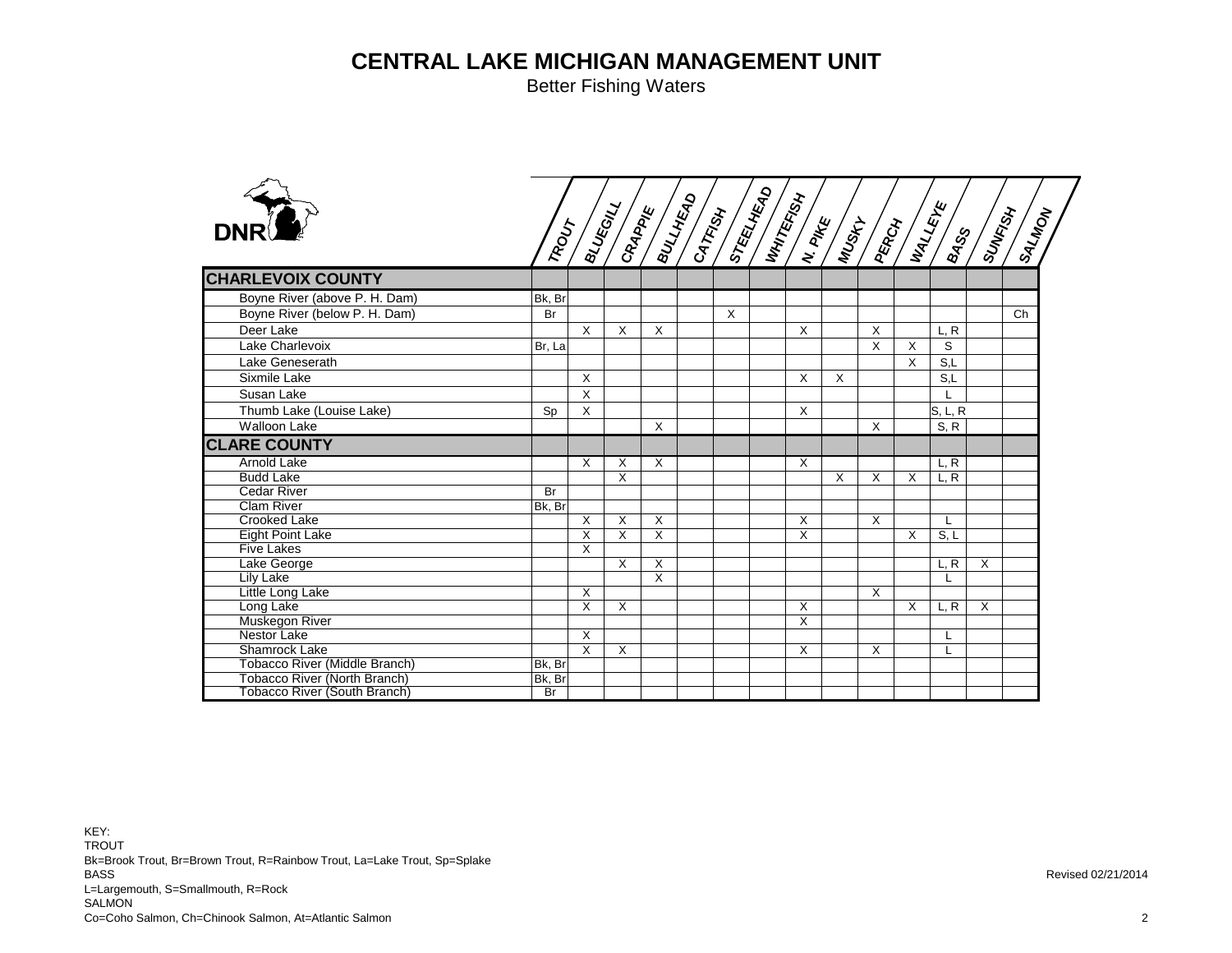Better Fishing Waters

| <b>DNR</b><br>Au Sable River<br>Bk, Br<br>Au Sable River (East Branch)<br>Bk, Br<br>Au Sable River (South Branch)<br>Bk, Br<br>Au Sable River (North Branch)<br>Bk, Br<br><b>Big Creek Impoundment</b><br>$\boldsymbol{\mathsf{X}}$<br>X<br>S, L<br>X<br>Jones Lake<br>$\overline{\mathsf{x}}$<br>X<br>X<br>X<br><b>KP Lake</b><br>$\overline{\mathsf{x}}$<br>X<br>Lake Margrethe<br>X<br>S, L, R<br>X<br>X<br>X<br>$\times$<br><b>Manistee River</b><br>Bk, Br<br><b>Kneff Lake</b><br>$\overline{R}$<br>Section One Lake<br>$\overline{\mathsf{x}}$<br>L<br>$\overline{\mathsf{x}}$<br><b>Wakely Lake</b><br>X<br>X<br>$\mathsf{L}$<br>Shupac Lake<br>X<br>$\mathsf{R}$<br>$\overline{\mathsf{x}}$<br><b>Bright Lake</b><br>$\mathsf{R}$<br>X<br>L<br>Glory Lake<br>$\overline{\mathsf{x}}$<br>$\overline{\mathsf{R}}$<br>$\overline{\mathsf{x}}$<br>Bear River (below dam in Petoskey)<br>X<br>Ch<br>X<br>Carp Lake River<br><b>Bk</b><br><b>Crooked Lake</b><br>$\times$<br>$\times$<br>S, L<br><b>French Farm Lake</b><br>$\mathsf{R}$<br>X<br>X<br>X<br>Lake Michigan (Waugoshance Point)<br>S<br>Lake Michigan<br>X<br>X<br>Ch<br>La<br>Lake Paradise (Carp Lake)<br>$\boldsymbol{\mathsf{X}}$<br>$\times$<br>X<br>S, L<br>Maple River<br>X<br>Br, Bk<br><b>Pickerel Lake</b><br>X<br>$\times$<br>S, L<br>Round Lake<br>$\times$ |                        |  |   |  |  |   |      |  |
|-----------------------------------------------------------------------------------------------------------------------------------------------------------------------------------------------------------------------------------------------------------------------------------------------------------------------------------------------------------------------------------------------------------------------------------------------------------------------------------------------------------------------------------------------------------------------------------------------------------------------------------------------------------------------------------------------------------------------------------------------------------------------------------------------------------------------------------------------------------------------------------------------------------------------------------------------------------------------------------------------------------------------------------------------------------------------------------------------------------------------------------------------------------------------------------------------------------------------------------------------------------------------------------------------------------------------------------------|------------------------|--|---|--|--|---|------|--|
|                                                                                                                                                                                                                                                                                                                                                                                                                                                                                                                                                                                                                                                                                                                                                                                                                                                                                                                                                                                                                                                                                                                                                                                                                                                                                                                                         |                        |  |   |  |  |   |      |  |
|                                                                                                                                                                                                                                                                                                                                                                                                                                                                                                                                                                                                                                                                                                                                                                                                                                                                                                                                                                                                                                                                                                                                                                                                                                                                                                                                         | <b>CRAWFORD COUNTY</b> |  |   |  |  |   |      |  |
|                                                                                                                                                                                                                                                                                                                                                                                                                                                                                                                                                                                                                                                                                                                                                                                                                                                                                                                                                                                                                                                                                                                                                                                                                                                                                                                                         |                        |  |   |  |  |   |      |  |
|                                                                                                                                                                                                                                                                                                                                                                                                                                                                                                                                                                                                                                                                                                                                                                                                                                                                                                                                                                                                                                                                                                                                                                                                                                                                                                                                         |                        |  |   |  |  |   |      |  |
|                                                                                                                                                                                                                                                                                                                                                                                                                                                                                                                                                                                                                                                                                                                                                                                                                                                                                                                                                                                                                                                                                                                                                                                                                                                                                                                                         |                        |  |   |  |  |   |      |  |
|                                                                                                                                                                                                                                                                                                                                                                                                                                                                                                                                                                                                                                                                                                                                                                                                                                                                                                                                                                                                                                                                                                                                                                                                                                                                                                                                         |                        |  |   |  |  |   |      |  |
|                                                                                                                                                                                                                                                                                                                                                                                                                                                                                                                                                                                                                                                                                                                                                                                                                                                                                                                                                                                                                                                                                                                                                                                                                                                                                                                                         |                        |  |   |  |  |   |      |  |
|                                                                                                                                                                                                                                                                                                                                                                                                                                                                                                                                                                                                                                                                                                                                                                                                                                                                                                                                                                                                                                                                                                                                                                                                                                                                                                                                         |                        |  |   |  |  |   |      |  |
|                                                                                                                                                                                                                                                                                                                                                                                                                                                                                                                                                                                                                                                                                                                                                                                                                                                                                                                                                                                                                                                                                                                                                                                                                                                                                                                                         |                        |  |   |  |  |   |      |  |
|                                                                                                                                                                                                                                                                                                                                                                                                                                                                                                                                                                                                                                                                                                                                                                                                                                                                                                                                                                                                                                                                                                                                                                                                                                                                                                                                         |                        |  |   |  |  |   |      |  |
|                                                                                                                                                                                                                                                                                                                                                                                                                                                                                                                                                                                                                                                                                                                                                                                                                                                                                                                                                                                                                                                                                                                                                                                                                                                                                                                                         |                        |  |   |  |  |   |      |  |
|                                                                                                                                                                                                                                                                                                                                                                                                                                                                                                                                                                                                                                                                                                                                                                                                                                                                                                                                                                                                                                                                                                                                                                                                                                                                                                                                         |                        |  |   |  |  |   |      |  |
|                                                                                                                                                                                                                                                                                                                                                                                                                                                                                                                                                                                                                                                                                                                                                                                                                                                                                                                                                                                                                                                                                                                                                                                                                                                                                                                                         |                        |  |   |  |  |   |      |  |
|                                                                                                                                                                                                                                                                                                                                                                                                                                                                                                                                                                                                                                                                                                                                                                                                                                                                                                                                                                                                                                                                                                                                                                                                                                                                                                                                         |                        |  |   |  |  |   |      |  |
|                                                                                                                                                                                                                                                                                                                                                                                                                                                                                                                                                                                                                                                                                                                                                                                                                                                                                                                                                                                                                                                                                                                                                                                                                                                                                                                                         |                        |  |   |  |  |   |      |  |
|                                                                                                                                                                                                                                                                                                                                                                                                                                                                                                                                                                                                                                                                                                                                                                                                                                                                                                                                                                                                                                                                                                                                                                                                                                                                                                                                         |                        |  |   |  |  |   |      |  |
|                                                                                                                                                                                                                                                                                                                                                                                                                                                                                                                                                                                                                                                                                                                                                                                                                                                                                                                                                                                                                                                                                                                                                                                                                                                                                                                                         |                        |  |   |  |  |   |      |  |
|                                                                                                                                                                                                                                                                                                                                                                                                                                                                                                                                                                                                                                                                                                                                                                                                                                                                                                                                                                                                                                                                                                                                                                                                                                                                                                                                         | <b>EMMET COUNTY</b>    |  |   |  |  |   |      |  |
|                                                                                                                                                                                                                                                                                                                                                                                                                                                                                                                                                                                                                                                                                                                                                                                                                                                                                                                                                                                                                                                                                                                                                                                                                                                                                                                                         |                        |  |   |  |  |   |      |  |
|                                                                                                                                                                                                                                                                                                                                                                                                                                                                                                                                                                                                                                                                                                                                                                                                                                                                                                                                                                                                                                                                                                                                                                                                                                                                                                                                         |                        |  |   |  |  |   |      |  |
|                                                                                                                                                                                                                                                                                                                                                                                                                                                                                                                                                                                                                                                                                                                                                                                                                                                                                                                                                                                                                                                                                                                                                                                                                                                                                                                                         |                        |  |   |  |  |   |      |  |
|                                                                                                                                                                                                                                                                                                                                                                                                                                                                                                                                                                                                                                                                                                                                                                                                                                                                                                                                                                                                                                                                                                                                                                                                                                                                                                                                         |                        |  |   |  |  |   |      |  |
|                                                                                                                                                                                                                                                                                                                                                                                                                                                                                                                                                                                                                                                                                                                                                                                                                                                                                                                                                                                                                                                                                                                                                                                                                                                                                                                                         |                        |  |   |  |  |   |      |  |
|                                                                                                                                                                                                                                                                                                                                                                                                                                                                                                                                                                                                                                                                                                                                                                                                                                                                                                                                                                                                                                                                                                                                                                                                                                                                                                                                         |                        |  |   |  |  |   |      |  |
|                                                                                                                                                                                                                                                                                                                                                                                                                                                                                                                                                                                                                                                                                                                                                                                                                                                                                                                                                                                                                                                                                                                                                                                                                                                                                                                                         |                        |  |   |  |  |   |      |  |
|                                                                                                                                                                                                                                                                                                                                                                                                                                                                                                                                                                                                                                                                                                                                                                                                                                                                                                                                                                                                                                                                                                                                                                                                                                                                                                                                         |                        |  |   |  |  |   |      |  |
|                                                                                                                                                                                                                                                                                                                                                                                                                                                                                                                                                                                                                                                                                                                                                                                                                                                                                                                                                                                                                                                                                                                                                                                                                                                                                                                                         |                        |  |   |  |  |   |      |  |
|                                                                                                                                                                                                                                                                                                                                                                                                                                                                                                                                                                                                                                                                                                                                                                                                                                                                                                                                                                                                                                                                                                                                                                                                                                                                                                                                         |                        |  |   |  |  |   |      |  |
|                                                                                                                                                                                                                                                                                                                                                                                                                                                                                                                                                                                                                                                                                                                                                                                                                                                                                                                                                                                                                                                                                                                                                                                                                                                                                                                                         | <b>Walloon Lake</b>    |  | X |  |  | X | S, R |  |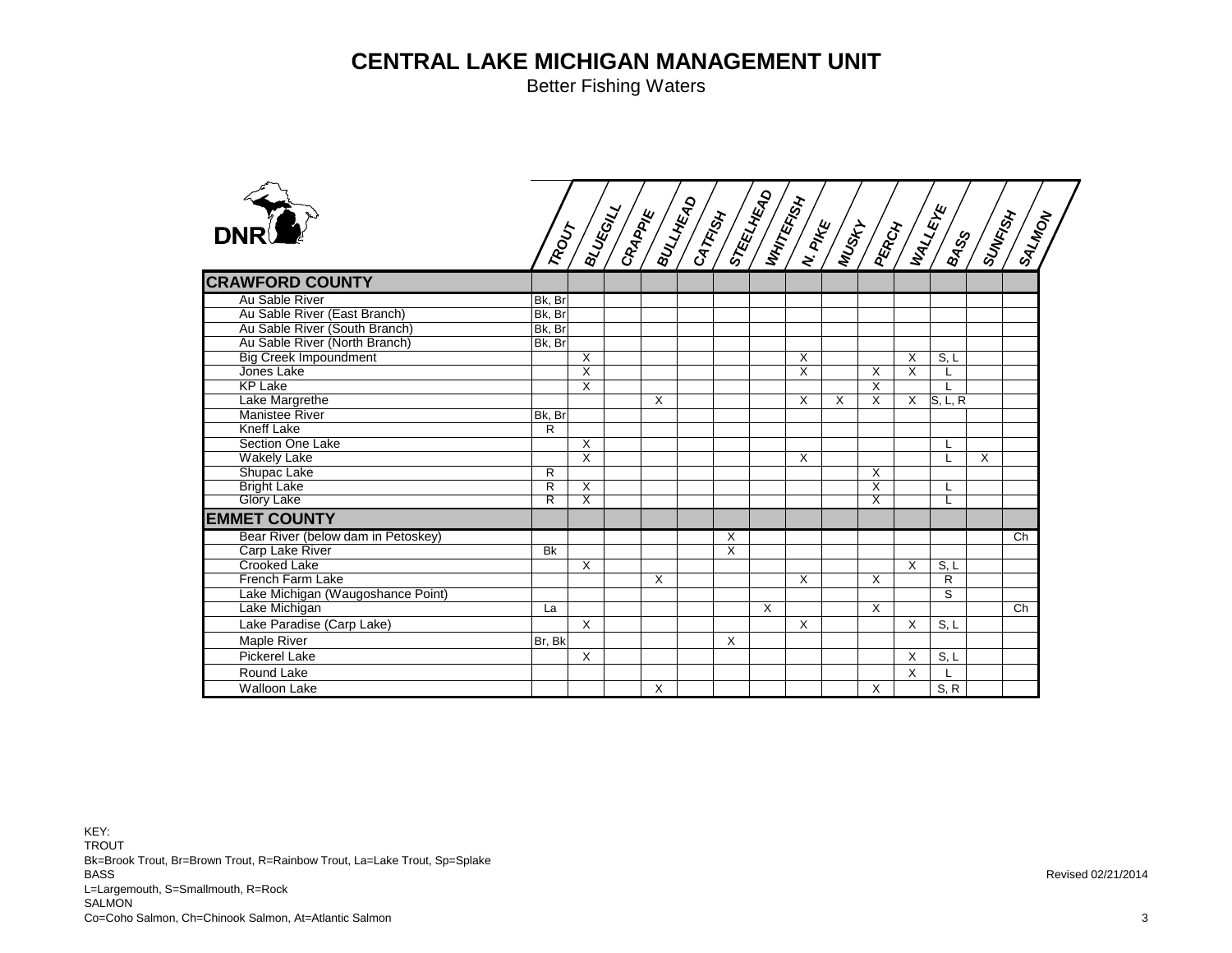Better Fishing Waters



| <b>DNR</b>                                                 |           |              |          |  |   |   |   |   |   |   |         |          | <b>PALMON</b> |
|------------------------------------------------------------|-----------|--------------|----------|--|---|---|---|---|---|---|---------|----------|---------------|
| <b>GRAND TRAVERSE COUNTY</b>                               |           |              |          |  |   |   |   |   |   |   |         |          |               |
| <b>Arbutus Lake</b>                                        |           | X            | $\times$ |  |   |   |   |   |   |   |         |          |               |
| Bass Lake (Long Lake Township)                             |           | X            |          |  |   |   | X |   |   |   | S, L, R |          |               |
| Boardman Lake                                              |           |              |          |  |   |   | X |   | X | X | S       | $\times$ |               |
| Boardman River (below Union St. Dam)                       | Br        |              |          |  | X |   |   |   | X |   |         |          | Ch            |
| Boardman River (between Union St. Dam and<br>Sabin Dam)    | <b>Br</b> |              |          |  | X |   |   |   |   |   |         |          |               |
| Boardman River (between Sabin Dam and Brown<br>Bridge Dam) | <b>Br</b> |              |          |  |   |   |   |   |   |   |         |          |               |
| Boardman River (above Boardman Dam)                        | Bk, Br    |              |          |  |   |   |   |   |   |   |         |          |               |
| Cedar Hedge Lake                                           |           | X            |          |  |   |   | X |   |   |   |         | X        |               |
| Duck Lake                                                  | La        |              |          |  |   |   | X |   | X |   | S, R    |          |               |
| Elk Lake                                                   | La, R     |              |          |  |   | X |   |   |   |   | S, R    |          |               |
| Fife Lake                                                  |           | X            |          |  |   |   |   |   | X | X | S, R    |          |               |
| Green Lake                                                 | La        | X            |          |  |   |   | X |   |   |   | S, R    | $\times$ |               |
| Lake Michigan (East Bay)                                   | La, Br    |              |          |  |   | X |   |   | X |   | S       |          | Ch            |
| Lake Michigan (West Bay)                                   | La, Br    |              |          |  |   | X |   |   | X |   | S       |          | Ch            |
| Long Lake                                                  |           | $\times$     |          |  |   |   |   |   | X | X | S, L    |          |               |
| Sand Lake #1                                               | R         |              |          |  |   |   |   |   |   |   |         |          |               |
| Silver Lake                                                |           | $\times$     |          |  |   |   |   |   |   | X | S       |          |               |
| Skegemog Lake                                              |           |              |          |  |   |   | X | X | X |   | S, R    |          |               |
| Spider Lake                                                |           | $\mathsf{X}$ |          |  |   |   |   |   | X |   |         |          |               |

**STEELHEAD**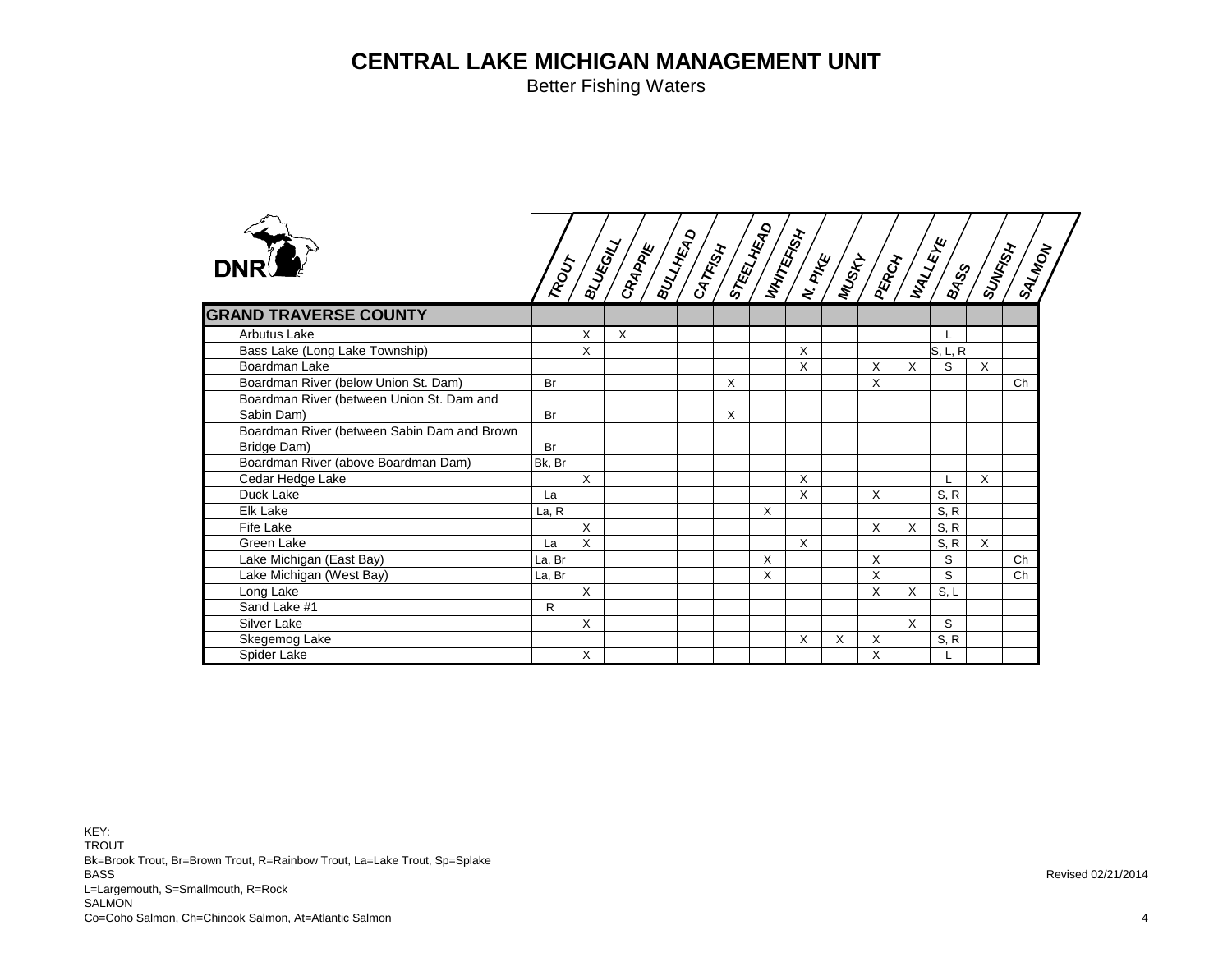| <b>KALKASKA COUNTY</b>                     |              |              |         |              |   |          |   |   |          |      |          |       |
|--------------------------------------------|--------------|--------------|---------|--------------|---|----------|---|---|----------|------|----------|-------|
| <b>Bear Lake</b>                           | Br, R        |              |         |              |   |          |   | X |          | S, R |          |       |
| <b>Big Twin Lake</b>                       |              |              |         |              |   |          |   |   |          | S    |          |       |
| <b>Big Blue Lake</b>                       | La           | $\times$     |         |              |   |          |   |   |          | R    |          |       |
| Boardman River (North Branch)              | Bk, Br       |              |         |              |   |          |   |   |          |      |          |       |
| Boardman River (South Branch)              | Bk, Br       |              |         |              |   |          |   |   |          |      |          |       |
| Cub Lake                                   |              | X            |         |              |   |          |   |   |          | L    |          |       |
| East Lake                                  |              | $\sf X$      | $\sf X$ |              |   | X        |   |   |          |      |          |       |
| Guernsey Lake                              | Br           | $\mathsf{X}$ |         |              |   |          |   |   |          | L    |          |       |
| Manistee Lake                              |              | X            | X       |              |   |          |   | X | X        | S, R | $\times$ |       |
| Manistee River                             | Bk,Br        |              |         |              |   |          |   |   |          |      |          |       |
| Manistee River (North Branch)              | <b>Bk</b>    |              |         |              |   |          |   |   |          |      |          |       |
| <b>Pickerel Lake</b>                       |              | $\times$     |         |              |   |          |   | X |          | L    |          |       |
| <b>Rapid River</b>                         | Bk, Br, R    |              |         |              | X | $\times$ |   |   |          |      |          |       |
| Skegemog Lake                              |              |              |         |              |   | X        | X | X |          | S, R |          |       |
| <b>Starvation Lake</b>                     | $\mathsf{R}$ | $\sf X$      |         |              |   |          |   |   |          | S    |          |       |
| <b>LAKE COUNTY</b>                         |              |              |         |              |   |          |   |   |          |      |          |       |
| <b>Baldwin River</b>                       | <b>Br</b>    |              |         |              |   |          |   |   |          |      |          |       |
| <b>Big Bass Lake</b>                       |              | X            |         |              |   | X        |   |   |          | L    |          |       |
| <b>Big Star Lake</b>                       |              | $\mathsf{X}$ |         |              |   |          |   |   | $\times$ |      |          |       |
| Harper Lake                                |              | $\sf X$      |         |              |   |          |   | X |          | L    |          |       |
| <b>Idlewild Lake</b>                       |              | $\sf X$      |         | $\mathsf{X}$ |   | X        |   |   |          | L    |          |       |
| <b>Little Manistee River</b>               | <b>Br</b>    |              |         |              | X |          |   |   |          |      |          | Ch,Co |
| Pere Marquette River                       | Br           |              |         |              | X |          |   |   |          |      |          | Ch,Co |
| Pere Marquette River (Little South Branch) | Br           |              |         |              |   |          |   |   |          |      |          |       |
| Pere Marquette River (Middle Branch)       | Br           |              |         |              |   |          |   |   |          |      |          |       |
| Pine River                                 | Br, Bk, R    |              |         |              |   |          |   |   |          |      |          |       |
| <b>Wolf Lake</b>                           |              |              |         |              |   |          |   |   |          | S    |          |       |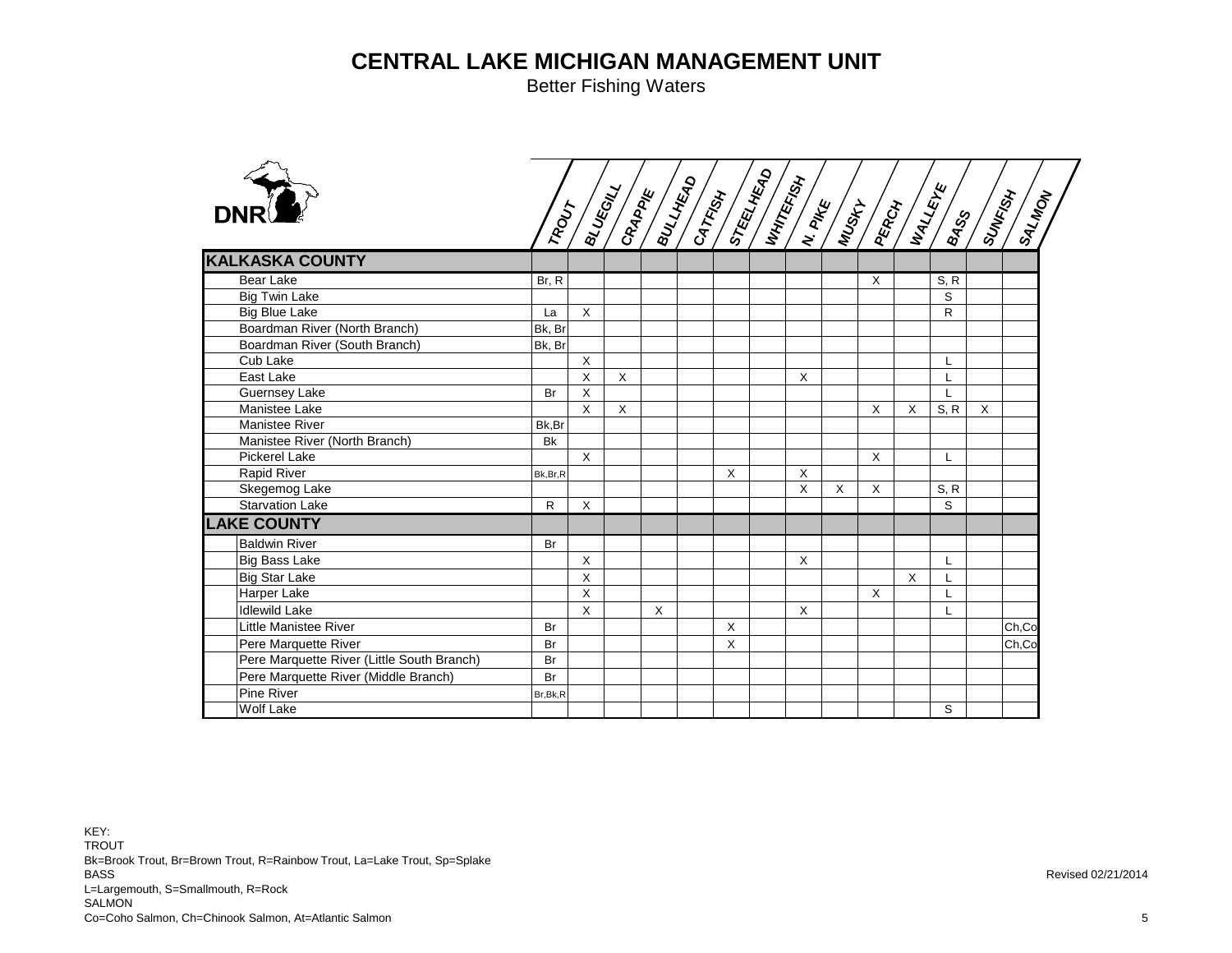Better Fishing Waters

| <b>DNR</b>                                     | TROUT     |              |          |          |   |   |   |   |          |              | $\begin{pmatrix} 1 \\ 2 \\ 3 \\ 4 \end{pmatrix} \begin{pmatrix} 1 \\ 1 \\ 2 \\ 3 \end{pmatrix} = \begin{pmatrix} 1 \\ 1 \\ 2 \\ 3 \end{pmatrix} \begin{pmatrix} 1 \\ 1 \\ 2 \\ 3 \end{pmatrix} \begin{pmatrix} 1 \\ 1 \\ 2 \\ 3 \end{pmatrix} = \begin{pmatrix} 1 \\ 1 \\ 2 \\ 3 \end{pmatrix} \begin{pmatrix} 1 \\ 1 \\ 2 \\ 3 \end{pmatrix}$ |   | <b>ISALADA</b> |
|------------------------------------------------|-----------|--------------|----------|----------|---|---|---|---|----------|--------------|------------------------------------------------------------------------------------------------------------------------------------------------------------------------------------------------------------------------------------------------------------------------------------------------------------------------------------------------|---|----------------|
| <b>LEELANAU COUNTY</b>                         |           |              |          |          |   |   |   |   |          |              |                                                                                                                                                                                                                                                                                                                                                |   |                |
| Cedar Lake                                     |           | $\times$     |          | X        |   |   |   | X | X        |              | S, L, R                                                                                                                                                                                                                                                                                                                                        | X |                |
| Big Glen Lake                                  | La, R     |              |          |          |   |   |   |   | X        |              | S, R                                                                                                                                                                                                                                                                                                                                           |   |                |
| North Lake Leelanau                            | La        |              |          |          |   |   |   |   | X        | $\times$     | S, R                                                                                                                                                                                                                                                                                                                                           |   |                |
| Lake Michigan                                  | La        |              |          |          |   | X |   |   | X        |              |                                                                                                                                                                                                                                                                                                                                                |   | Ch,Co          |
| Lime Lake                                      | <b>Br</b> |              |          |          |   |   |   |   | X        |              | S, R                                                                                                                                                                                                                                                                                                                                           |   |                |
| Little Glen Lake                               |           |              |          |          |   |   |   | X | X        |              | S, R                                                                                                                                                                                                                                                                                                                                           |   |                |
| Little Traverse Lake                           |           |              |          | X        |   |   |   |   | X        |              | S, R                                                                                                                                                                                                                                                                                                                                           |   |                |
| South Lake Leelanau                            |           |              |          |          |   |   |   |   | X        | X            | S, R                                                                                                                                                                                                                                                                                                                                           |   |                |
| <b>MANISTEE COUNTY</b>                         |           |              |          |          |   |   |   |   |          |              |                                                                                                                                                                                                                                                                                                                                                |   |                |
| Arcadia Lake                                   | <b>Br</b> | $\times$     | $\times$ | $\times$ |   |   |   | X | X        |              | S, L                                                                                                                                                                                                                                                                                                                                           | X | Ch             |
| Bear Lake                                      |           | $\mathsf{X}$ | X        |          |   |   |   | X |          | $\mathsf{X}$ | S, L                                                                                                                                                                                                                                                                                                                                           |   |                |
| <b>Bear Creek</b>                              | Br, Bk    |              |          |          |   | X |   |   |          |              |                                                                                                                                                                                                                                                                                                                                                |   | Ch             |
| <b>Betsie River</b>                            | Br        |              |          |          |   | X |   |   |          |              |                                                                                                                                                                                                                                                                                                                                                |   | Ch             |
| Lake Michigan                                  | Br, La    |              |          |          |   | X | X |   | X        |              |                                                                                                                                                                                                                                                                                                                                                |   | Ch,Co          |
| <b>Little Manistee River</b>                   | Br        |              |          |          |   | X |   |   |          |              |                                                                                                                                                                                                                                                                                                                                                |   | Ch,Co          |
| Manistee Lake                                  |           | $\mathsf{x}$ | X        |          |   | X |   | X | $\times$ | X            | S, L                                                                                                                                                                                                                                                                                                                                           | X | Ch,Co          |
| Manistee River (Between Hodenpyl Dam and Tippy |           |              |          |          |   |   |   |   |          |              |                                                                                                                                                                                                                                                                                                                                                |   |                |
| Pond)                                          | Br, R     |              |          |          |   |   |   |   |          | X            | S                                                                                                                                                                                                                                                                                                                                              |   |                |
| Manistee River (Below Tippy Dam)               | <b>Br</b> |              |          |          |   | X |   |   |          | X            | S                                                                                                                                                                                                                                                                                                                                              |   | Ch,Co          |
| Portage Lake                                   |           | X            |          |          |   |   |   | X | X        | Χ            | S, R                                                                                                                                                                                                                                                                                                                                           |   |                |
| <b>Tippy Pond</b>                              |           |              | $\times$ |          | X |   |   | X |          | X            | S                                                                                                                                                                                                                                                                                                                                              |   |                |

KEY: TROUTBk=Brook Trout, Br=Brown Trout, R=Rainbow Trout, La=Lake Trout, Sp=Splake BASS L=Largemouth, S=Smallmouth, R=Rock SALMON Co=Coho Salmon, Ch=Chinook Salmon, At=Atlantic Salmon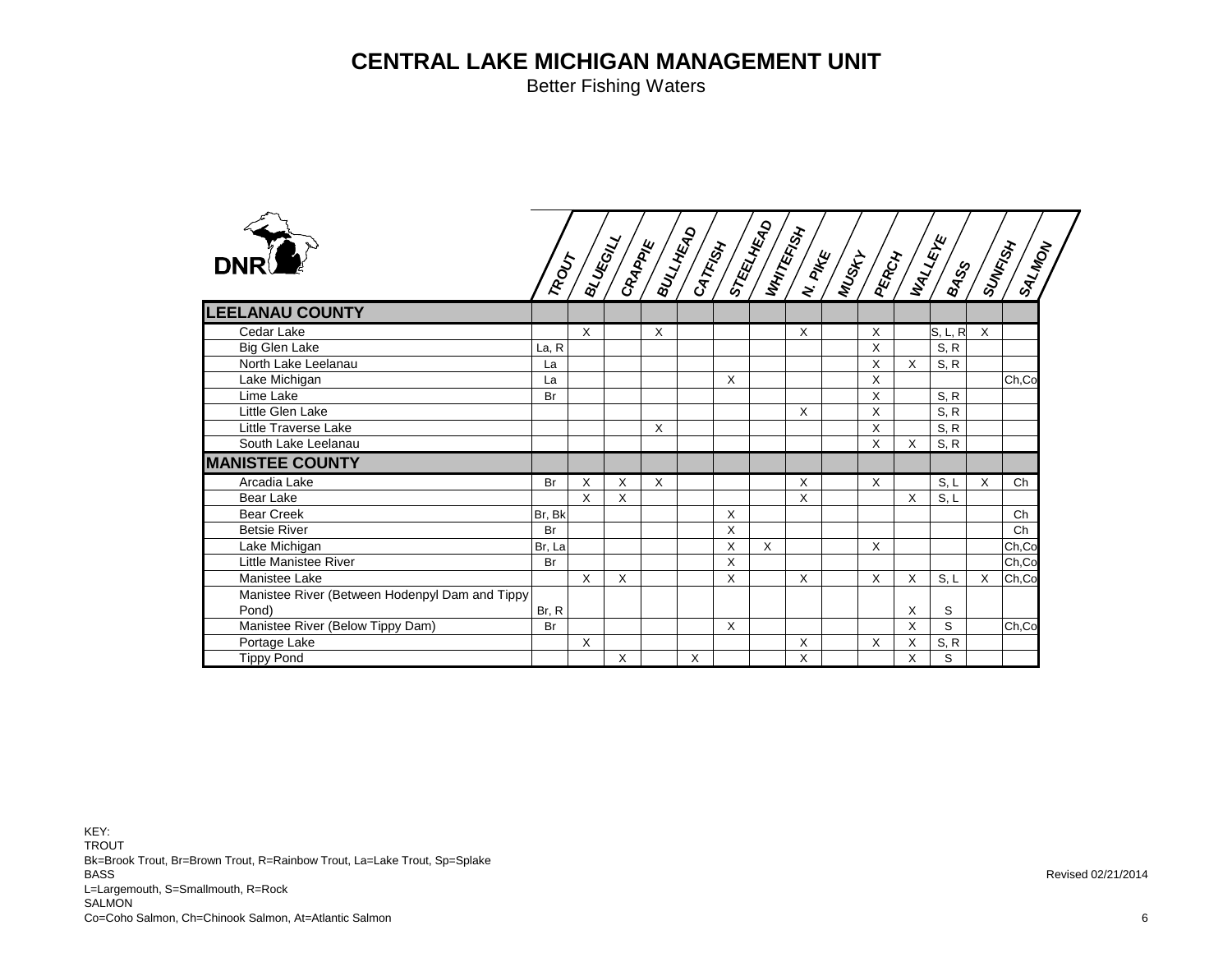Better Fishing Waters

|                                         |        |          |              |   |              |              |              |              |   |         |             | A S S A S S S S S S S S S S S S S S |
|-----------------------------------------|--------|----------|--------------|---|--------------|--------------|--------------|--------------|---|---------|-------------|-------------------------------------|
| <b>MASON COUNTY</b>                     |        |          |              |   |              |              |              |              |   |         |             |                                     |
| <b>Bass Lake</b>                        |        | $\times$ |              | X |              |              | X            |              |   | L       |             |                                     |
| Big Sable River (below Hamlin Lake)     |        |          |              |   |              |              |              |              |   |         |             | Ch                                  |
| Big Sable River (above Hamlin Lake)     | Br     |          |              |   |              |              |              |              |   |         |             |                                     |
| Ford Lake                               |        | $\sf X$  |              | X |              |              | $\mathsf{X}$ |              |   | L       |             |                                     |
| <b>Gun Lake</b>                         |        | X        |              | X |              |              |              |              |   | L       |             |                                     |
| Hackert (Crystal) Lake                  |        | X        | $\times$     | X |              |              | X            | X            | X |         | $\times$    |                                     |
| Hamlin Lake                             |        | $\sf X$  | $\times$     | X |              |              | $\mathsf{x}$ | $\times$     | X | S, L, R |             |                                     |
| Lake Michigan                           | Br, La |          |              |   | X            | $\mathsf{X}$ |              | X            |   |         |             | Ch,Co                               |
| Lincoln Lake                            |        |          |              |   |              |              | $\mathsf{X}$ |              |   |         |             |                                     |
| Little Manistee River                   | Br     |          |              |   | X            |              |              |              |   |         |             | Ch,Co                               |
| Pere Marquette Lake                     |        |          | X            |   | X            |              | $\mathsf{X}$ | X            |   | S, L, R |             | Ch                                  |
| Pere Marquette River                    | Br     |          |              |   | X            |              |              |              |   |         |             | Ch,Co                               |
| Pere Marquette River (Big South Branch) | Br     |          |              |   | $\mathsf{X}$ |              |              |              |   |         |             | Ch,Co                               |
| Round Lake                              |        | X        | $\sf X$      |   |              |              | $\mathsf{X}$ |              |   | L, R    | $\mathsf X$ |                                     |
| St. Mary's Lake                         |        | X        |              | X |              |              |              |              |   |         | X           |                                     |
| <b>MECOSTA COUNTY</b>                   |        |          |              |   |              |              |              |              |   |         |             |                                     |
| Chippewa Lake                           |        | X        |              |   |              |              |              |              | X | L       |             |                                     |
| <b>Hardy Pond</b>                       |        | X        | $\mathsf{x}$ |   |              |              | $\mathsf{X}$ | $\mathsf{x}$ | X | L, S    |             |                                     |
| <b>Horsehead Lake</b>                   |        | $\times$ |              |   |              |              | X            |              |   |         |             |                                     |
| Lake Mecosta                            |        | X        |              | X |              |              |              |              |   | L, S    | X           |                                     |
| Little Muskegon River (above Altona)    | Br. R  |          |              |   |              |              |              |              |   |         |             |                                     |
| <b>Martiny Lakes</b>                    |        | $\sf X$  |              |   |              |              | X            |              |   | L       |             |                                     |
| Muskegon River (below Rogers Dam)       |        |          | $\times$     |   |              |              |              |              | X |         |             |                                     |
| Rogers Pond                             |        |          |              | X |              |              | X            |              |   |         |             |                                     |
| Round Lake                              |        | X        |              |   |              |              |              |              |   | L       |             |                                     |

KEY: TROUTBk=Brook Trout, Br=Brown Trout, R=Rainbow Trout, La=Lake Trout, Sp=Splake BASS L=Largemouth, S=Smallmouth, R=Rock SALMON Co=Coho Salmon, Ch=Chinook Salmon, At=Atlantic Salmon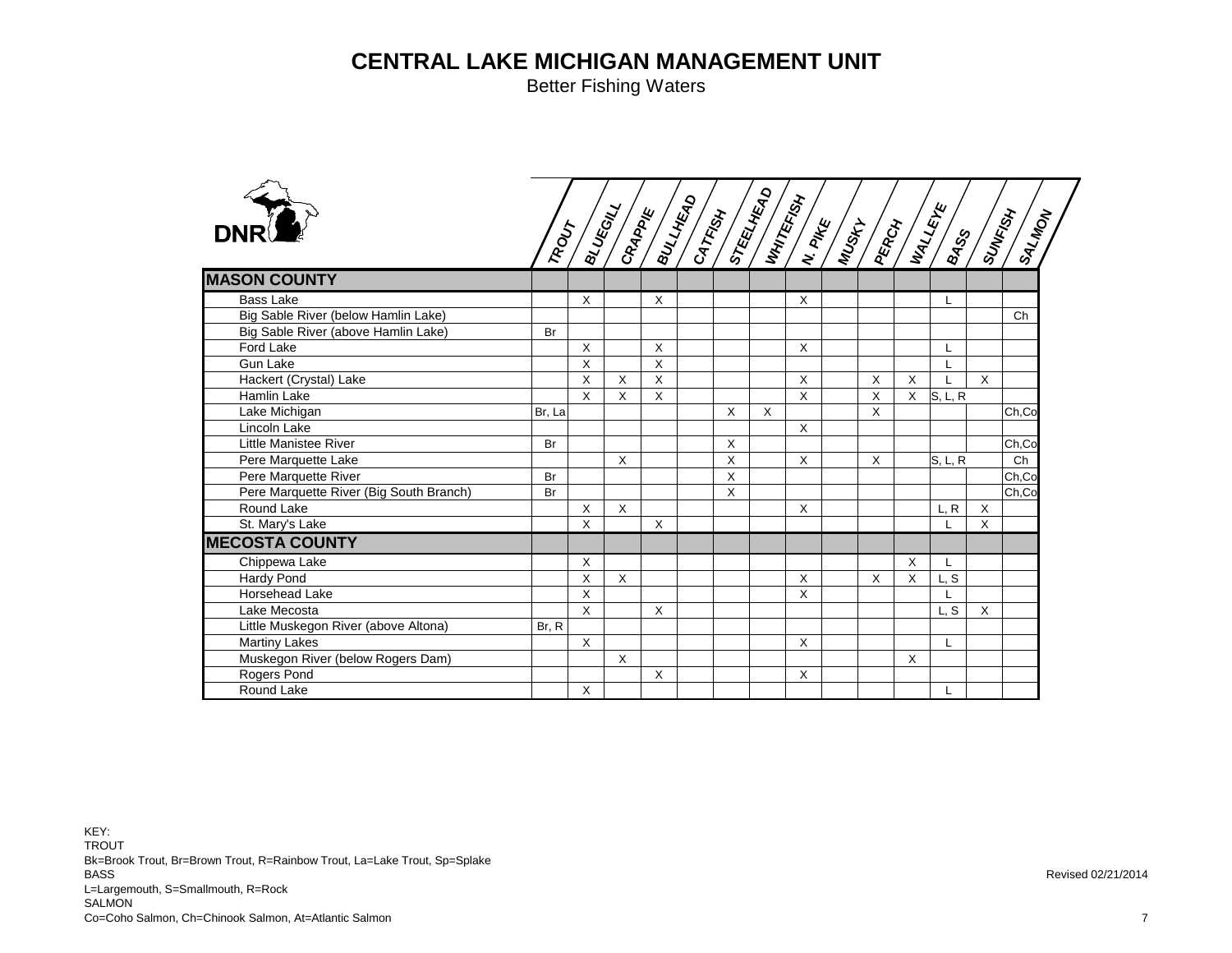| <b>DNR</b>                           | ROUT      |              |                         |   |   |         |   |          |              |             |              |          | ISALMON |  |
|--------------------------------------|-----------|--------------|-------------------------|---|---|---------|---|----------|--------------|-------------|--------------|----------|---------|--|
| <b>MISSAUKEE COUNTY</b>              |           |              |                         |   |   |         |   |          |              |             |              |          |         |  |
| Clam River (above Falmouth)          | <b>Bk</b> |              |                         |   |   |         |   |          |              |             |              |          |         |  |
| Clam River (below Falmouth)          | Bk, Br    |              |                         |   |   |         |   |          |              |             |              |          |         |  |
| Lake Missaukee                       |           | $\mathsf{X}$ | X                       |   |   |         |   | X        | X            | X           | S, L         | $\times$ |         |  |
| <b>Manistee River</b>                | Br        |              |                         |   |   |         |   |          |              | $\times$    |              |          |         |  |
| Muskegon River                       |           |              |                         |   |   |         |   | X        |              |             |              |          |         |  |
| <b>MONTCALM COUNTY</b>               |           |              |                         |   |   |         |   |          |              |             |              |          |         |  |
| <b>Big Whitefish</b>                 |           | X            | $\overline{\mathsf{x}}$ |   |   |         |   | $\times$ | $\times$     |             | -L           |          |         |  |
| Clifford Lake                        |           |              | $\times$                |   |   |         |   |          |              |             | $\mathsf{L}$ |          |         |  |
| <b>Crystal Lake</b>                  |           | X            | $\mathsf X$             |   |   |         |   |          | X            | $\times$    | L            |          |         |  |
| Derby Lake                           |           | $\mathsf{X}$ |                         |   |   |         |   |          | $\mathsf{X}$ |             | L            |          |         |  |
| Dickerson Lake                       |           | X            | $\mathsf X$             |   |   |         |   | X        | X            |             | L            |          |         |  |
| <b>Fish Creek</b>                    | Br        |              |                         |   |   |         |   |          |              |             |              |          |         |  |
| <b>Flat River</b>                    |           |              |                         |   |   |         |   | X        |              |             | S            |          |         |  |
| Lt. Whitefish Lake                   |           | X            | X                       |   |   |         |   | X        | X            |             | L            |          |         |  |
| Nevins Lake                          | R         | $\mathsf{X}$ |                         |   |   |         |   |          | X            |             |              |          |         |  |
| <b>Prairie Creek</b>                 | Br        |              |                         |   |   | X       |   |          |              |             |              |          |         |  |
| <b>Tamarack Creek</b>                | Br. R     |              |                         |   |   |         |   |          |              |             |              |          |         |  |
| <b>MUSKEGON COUNTY</b>               |           |              |                         |   |   |         |   |          |              |             |              |          |         |  |
| <b>Bear Lake</b>                     |           | X            |                         |   |   |         |   | X        |              |             | L            |          |         |  |
| <b>Big Blue Lake</b>                 |           | $\mathsf{X}$ |                         |   |   |         |   |          |              | $\times$    | L            |          |         |  |
| <b>Carlton Creek</b>                 | <b>Bk</b> |              |                         |   |   |         |   |          |              |             |              |          |         |  |
| <b>Crockery Creek</b>                | Br        |              |                         |   |   | X       |   |          |              |             |              |          |         |  |
| Lake Michigan (Muskegon & White Lake |           |              |                         |   |   |         |   |          |              |             |              |          |         |  |
| pier/channel)                        |           |              |                         |   |   | X       | X |          | X            |             |              |          | Ch      |  |
| Mona Lake                            |           | X            | X                       | X | X |         |   |          |              |             | L            |          |         |  |
| Mosquito Creek                       | <b>Bk</b> |              |                         |   |   |         |   |          |              |             |              |          |         |  |
| Muskegon Lake                        |           | $\times$     | X                       | X | X | X       |   | X        | X            | X           | L, S         |          | Ch      |  |
| Muskegon River                       |           |              |                         |   | X | $\sf X$ |   | X        | X            | $\mathsf X$ | S            |          | Ch      |  |
| <b>Skeels Creek</b>                  | <b>Bk</b> |              |                         |   |   |         |   |          |              |             |              |          |         |  |
| White Lake                           |           | X            | X                       |   |   | X       |   | X        | X            | X           | L, S         |          | Ch      |  |
| Wolf Lake                            |           | X            |                         |   |   |         |   |          |              | $\times$    | L.S          |          |         |  |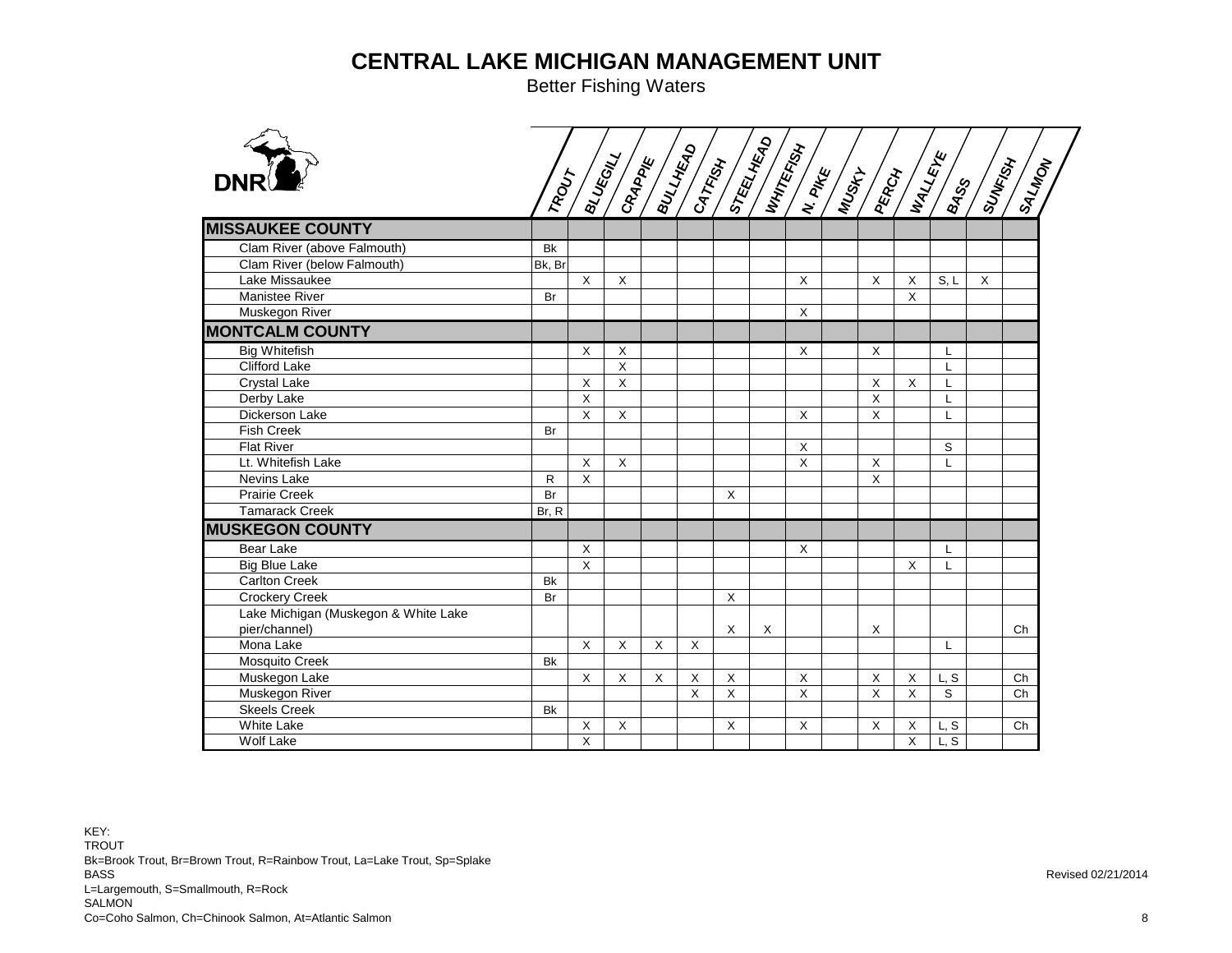|                                         | TROUT  |              | $\begin{pmatrix} 1 & 0 & 0 & 0 \\ 0 & 0 & 0 & 0 \\ 0 & 0 & 0 & 0 \\ 0 & 0 & 0 & 0 \end{pmatrix} \begin{pmatrix} 1 & 0 & 0 & 0 \\ 0 & 0 & 0 & 0 \\ 0 & 0 & 0 & 0 \\ 0 & 0 & 0 & 0 \end{pmatrix} \begin{pmatrix} 1 & 0 & 0 & 0 \\ 0 & 0 & 0 & 0 \\ 0 & 0 & 0 & 0 \\ 0 & 0 & 0 & 0 \end{pmatrix}$ |          |          |              |                | <b>SARA SERVICE</b> |              | <b>RESTAUR</b> | $\frac{1}{2}$ | <b>ASURER</b> | ISALMON |
|-----------------------------------------|--------|--------------|------------------------------------------------------------------------------------------------------------------------------------------------------------------------------------------------------------------------------------------------------------------------------------------------|----------|----------|--------------|----------------|---------------------|--------------|----------------|---------------|---------------|---------|
| <b>NEWAYGO COUNTY</b>                   |        |              |                                                                                                                                                                                                                                                                                                |          |          |              |                |                     |              |                |               |               |         |
| Condon Lake                             | R      |              |                                                                                                                                                                                                                                                                                                |          |          |              |                |                     |              |                |               |               |         |
| Croton Pond                             |        | X            | X                                                                                                                                                                                                                                                                                              |          |          |              | $\sf X$        |                     | $\mathsf{X}$ | X              | S             |               |         |
| <b>Crystal Lake</b>                     |        | X            |                                                                                                                                                                                                                                                                                                |          |          |              |                |                     |              |                | $\mathbf{I}$  |               |         |
| Diamond Lake                            |        | X            | X                                                                                                                                                                                                                                                                                              |          |          |              | X              |                     |              |                | L             |               |         |
| Fremont lake                            |        | X            | $\overline{X}$                                                                                                                                                                                                                                                                                 |          |          |              | $\overline{X}$ |                     | X            | X              | L             |               |         |
| Hardy Pond                              |        |              | $\mathsf{X}$                                                                                                                                                                                                                                                                                   |          |          |              | $\times$       |                     | X            | X              | L, S          |               |         |
| Kimball Lake                            |        | $\mathsf{X}$ |                                                                                                                                                                                                                                                                                                |          |          |              |                |                     |              |                | $\mathsf S$   |               |         |
| Little Muskegon River                   | Br, R  |              |                                                                                                                                                                                                                                                                                                |          |          |              |                |                     |              |                | S             |               |         |
| <b>Martin Creek</b>                     | Bk,Bn  |              |                                                                                                                                                                                                                                                                                                |          |          |              |                |                     |              |                |               |               |         |
| Muskegon River                          | Br, R  |              |                                                                                                                                                                                                                                                                                                |          |          | $\mathsf{X}$ |                |                     |              | X              | S             |               | Ch      |
| Nichols Lake                            |        | $\sf X$      |                                                                                                                                                                                                                                                                                                |          |          |              |                |                     |              | X              | $\mathbf{I}$  |               |         |
| Pere Marquette River (Lt. South Branch) | Br     |              |                                                                                                                                                                                                                                                                                                |          |          |              |                |                     |              |                |               |               |         |
| Pere Marquette River (Big South Branch) |        |              |                                                                                                                                                                                                                                                                                                |          |          |              |                |                     |              |                |               |               | Ch      |
| Pettibone Lake                          |        | X            | $\times$                                                                                                                                                                                                                                                                                       |          |          |              |                |                     | $\times$     |                | L             |               |         |
| Robinson Lake                           |        | $\mathsf{X}$ | X                                                                                                                                                                                                                                                                                              | X        |          |              | X              |                     |              |                | L             |               |         |
| <b>White River</b>                      | Bk, Br |              |                                                                                                                                                                                                                                                                                                |          |          |              |                |                     |              |                |               |               |         |
| <b>OCEANA COUNTY</b>                    |        |              |                                                                                                                                                                                                                                                                                                |          |          |              |                |                     |              |                |               |               |         |
| <b>Campbell Lake</b>                    |        | $\sf X$      | X                                                                                                                                                                                                                                                                                              |          |          |              | $\sf X$        |                     |              |                | L             |               |         |
| <b>Carlton Creek</b>                    | Bk     |              |                                                                                                                                                                                                                                                                                                |          |          |              |                |                     |              |                |               |               |         |
| <b>Crystal Lake</b>                     |        | X            | $\sf X$                                                                                                                                                                                                                                                                                        |          |          |              | $\sf X$        |                     | X            |                | $\mathsf{L}$  |               |         |
| Hart Lake                               |        | X            |                                                                                                                                                                                                                                                                                                |          | $\times$ |              | $\mathsf X$    |                     |              | X              | $\mathsf{L}$  |               |         |
| <b>McLaren Lake</b>                     |        | X            | $\mathsf{X}$                                                                                                                                                                                                                                                                                   | $\times$ |          |              | $\sf X$        |                     | $\times$     |                | L             |               |         |
| Pentwater Breakwall                     | Br     |              |                                                                                                                                                                                                                                                                                                |          |          | X            |                |                     | X            |                |               |               | Ch      |
| Pentwater Lake                          |        |              |                                                                                                                                                                                                                                                                                                |          |          | X            | X              |                     | X            |                |               |               | Ch      |
| Pentwater River (North Branch)          | Br     |              |                                                                                                                                                                                                                                                                                                |          |          | $\mathsf{X}$ |                |                     |              |                |               |               | Ch      |
| Pentwater River (South Branch)          | Br     |              |                                                                                                                                                                                                                                                                                                |          |          | $\mathsf{X}$ |                |                     |              |                |               |               | Ch      |
| <b>School Section Lake</b>              |        | X            |                                                                                                                                                                                                                                                                                                |          |          |              |                |                     | X            |                | L             |               |         |
| Silver Lake                             |        | X            | X                                                                                                                                                                                                                                                                                              | $\times$ |          |              | X              |                     | X            | X              | L, S          |               |         |
| Stony Lake                              | Br     | X            | X                                                                                                                                                                                                                                                                                              |          |          |              | $\times$       |                     | X            |                | L, S          |               |         |
| <b>White River</b>                      | Br     |              |                                                                                                                                                                                                                                                                                                |          |          | X            |                |                     |              |                |               |               | Ch      |
| White River (North Branch)              | Br     |              |                                                                                                                                                                                                                                                                                                |          |          | $\mathsf{x}$ |                |                     |              |                |               |               | Ch      |